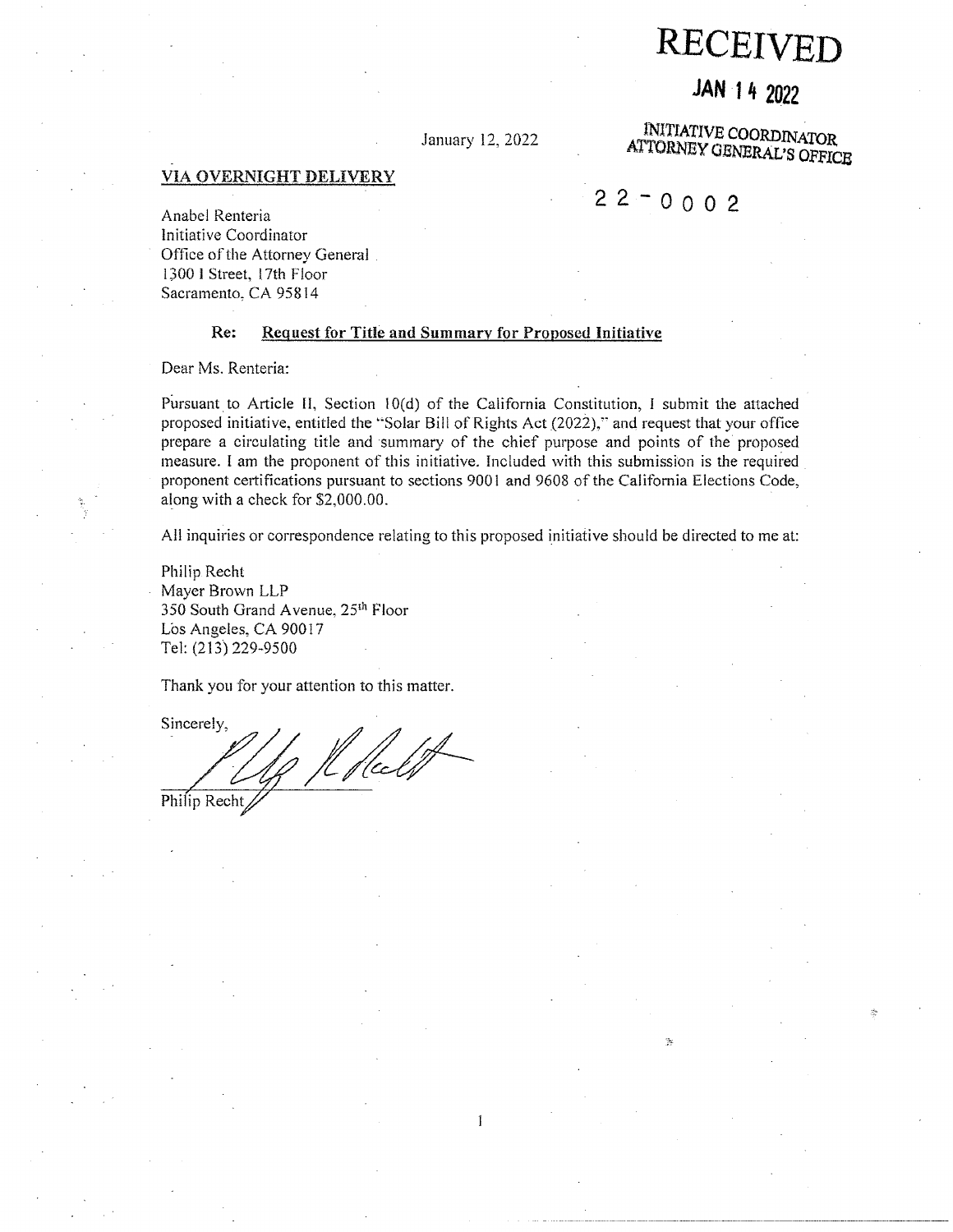# **INITIATIVE MEASURE TO BE SUBMITTED DIRECTLY TO THE VOTERS**

# **SECTION 1. Title.**

This measure shall be known and may be cited as "The Solar Bill of Rights Act (2022)."

## **SECTION 2. Findings and Declarations.**

The people of California find and declare:

(a) All Californians have the right to generate and store solar energy. Californians installing solar energy and storage systems have the right to reduce and modify their use of electricity obtained from the electrical grid, whether their solar energy systems \_are off-grid or interconnected to the grid.

(b) These rights to self-generation and storage of solar energy extend to all Californians, regardless of income level, geographic location, and property ownership.

( c) The generation of solar energy by homeowners and other property owners improves air quality, reduces global wanning and climate change, increases employment opportunities for those installing and maintaining the solar panels and batteries, and results in electrical systems that are less subject to failure due to transmission line outages. \_

(d) Making so1ar energy generation and storage more affordable also promotes equitable participation in the energy, health, safety, career, and financial benefits of the clean energy economy.

( e) Customer-sited solar energy systems and battery energy storage devices are valuable assets \_ for efficiently managing, and improving the reliability and resiliency of, the electrical grid.

(f) Removing barriers to the installation of customer-sited solar energy systems and battery energy storage devices will help reduce costs and facilitate the deployment of these resources. -

(g) The time required for utility review and approval of interconnection applications and the lack of transparency in interconnection costs have impeded customer adoption of solar energy and battery energy storage devices.

(h) The construction and maintenance of customer-sited solar energy systems generates tens of thousands of clean energy jobs that are critical to promoting a clean economy.

#### **SECTION 3. Section 2827.12 is· added to the Public Utilities Code, to read:**

## 2827.12. (a) As used in this section, the following terms have the following meanings:

(1) "Default retail electricity rate" means. for residential customers. the rates selected as default in commission decisions 18-12-004 and 19-07-004, and any subsequent decisions that update

-----------------------------------------------~--------- -----------------------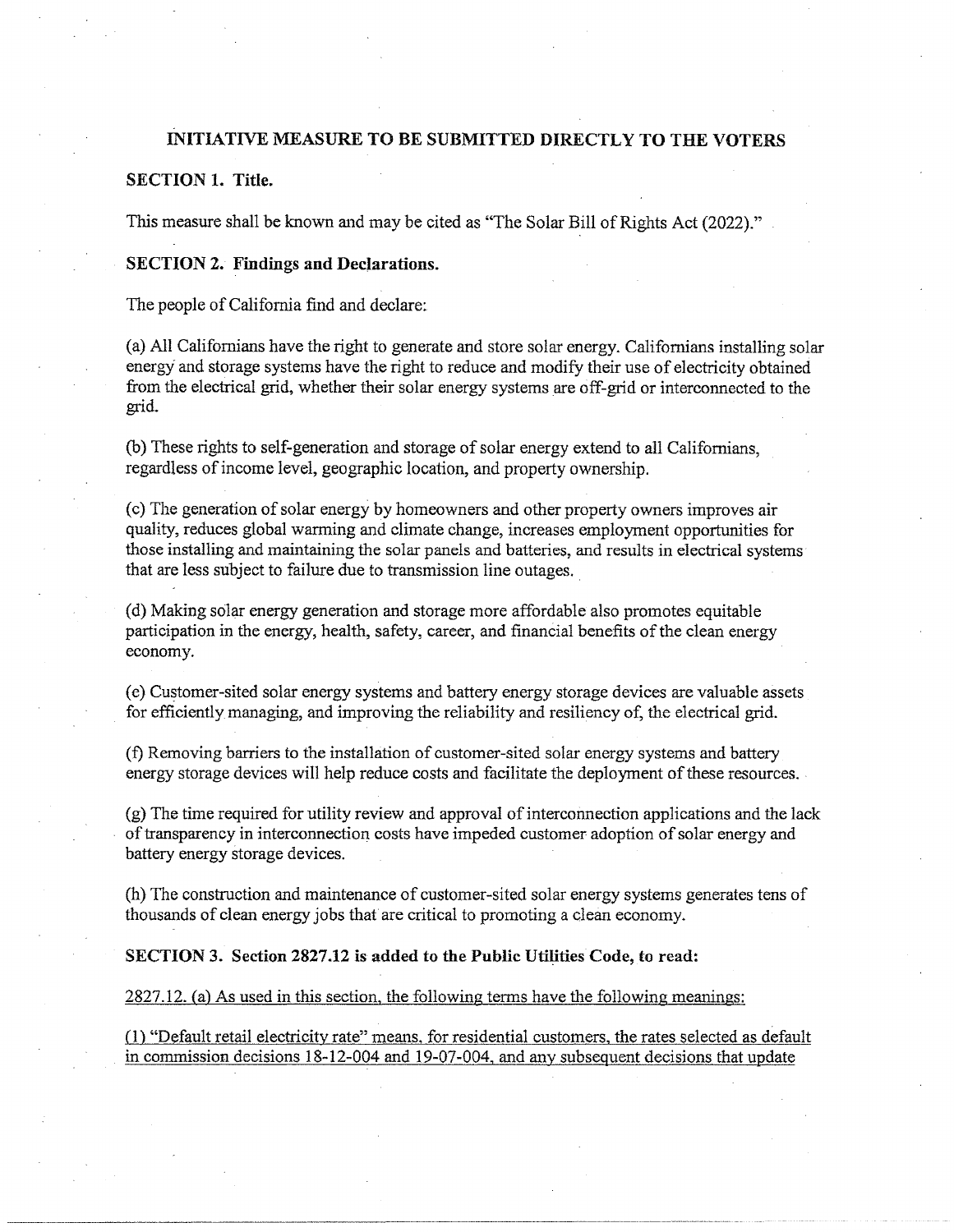those selected rates. "Default retail electricity rate" means, for non-residential customers, the rates most commonly used by customers in the same rate class.

(2) "Electrical cooperative" means an electrical cooperative as defined in Section 2776.

(3) "Electric utility" means an electrical corporation; a local publicly owned electric utility, or an electrical cooperative,

*(* 4) "Eligible customer-generator" means a residential customer. small commercial customer as defined in subdivision (h) of Section 331, or commercial. industrial, or agricultural customer of an electric utility, who uses a solar energy system that is located on the customer's owned, leased or rented premises and that is sized to generate no more than the customer's historic or expected future annual electricity consumption.

 $(5)$  "Solar energy system" means a solar energy device that has the primary purpose of providing for the collection and distribution of solar energy for the generation and storage of electricity, and that produces at least one kilowatt, and produces not more than five megawatts. alternating current rated peak electricity.

(b) Notwithstanding any other law, an electric utility shall not:

(1) Assess any recurring fees or charges on an eligible customer-generator that are not also assessed on customers who do not use solar energy systems. Nothing in this paragraph (1) shall be read to prohibit an electric utility from assessing a one-time fee that reimburses the electric utility for costs associated with processing an interconnection application for an eligible customer-generator or from assessing a recurring charge on all customers in the same customer class irrespective of whether they use a solar energy system.

(2) Prohibit an eligible customer-generator from collecting and storing electricity generated from a solar energy system for onsite consumption.

(3) Charge an eligible customer-generator for electricity generated by a solar energy system that is consumed onsite. whether such electricity is used simultaneously with its generation or stored and consumed at a later time.

( 4) Require an eligible customer-generator to accept service on a rate schedule that has not been widely adopted by. and cannot reasonably be expected to be widely adopted by, customers of the electric utility who do not use a solar energy system.

(c) (I) Notwithstanding any other law, each electric utility shall develop a tariff that complies with subdivision (b) and that provides bill credits for electricity exported to the electrical grid by an eligible customer-generator, and shall make such tariff available, continuously and without interruption, to all of its new and existing eligible customer-generators by June 30, 2023.

(A) For an eligible customer-generator with household income ofless than 80% of the area median income. as defined in subdivision (f) of Section 50052.5 of the Health and Safety Code,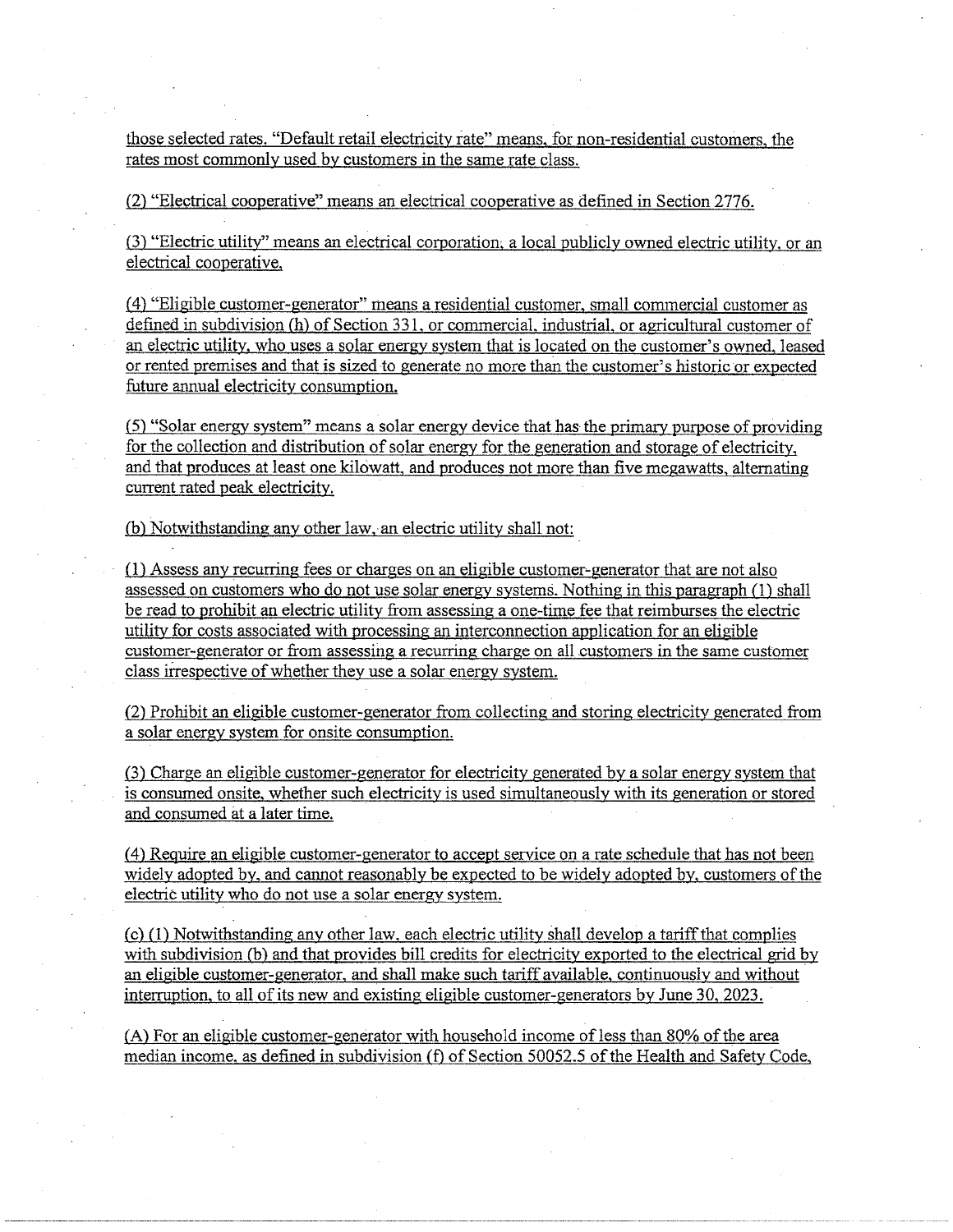the tariff shall provide a bill credit for electricity exported to the electrical grid over a time period of not less than 15 minutes, egual to the default retail electricity rate in effect at the time that the eligible customer-generator's solar energy system was installed ..

(B) For an eligible customer-generator who aggregates meters at a multifamily residential or agricultural property, the tariff shall provide a bill credit for electricity exported to the electrical grid over a time period of not less than 15 minutes, equal to the default retail electricity rate in effect at the time that the eligible customer-generator's solar energy system was installed, less volumetric charges for public purpose programs. The electric utility shall apportion bill credits to the participating accounts on such properties.

(C) For all other eligible customer-generators, the tariff shall provide a bill credit for electricity (C) For an other engine customer-generators, the tariff sharp provide a biff credit for electron electrical grid over a time period of not less than 15 minutes, equal to the expected utility avoided costs that result from such exports, levelized over the life of the solar energy system as measured during the year of its installation. plus any measurable societal benefits that result from such exports. Notwithstanding the above, the bill credit rate for an eligible customer-generator under this subparagraph (C) shall not exceed the default retail electricity rate in effect at the time that the eligible customer-generator's solar energy system was installed. less volumetric charges for public purpose programs.

(2) If, at any time after January 2. 2022, an electric utility adopts or implements a tariff that conflicts with this section, then such tariff shall be void and immediately replaced by the tariff that was in effect for the electric utility on January 1, 2022. Nothing in this paragraph (2) shall be read to discharge the obligation of an electric utility to adopt a tariff that is compliant with this section by June 30, 2023.

(3) The terms of the tariff in effect on the date that a solar energy system is installed shall apply to the system for twenty years following the date of installation, regardless of a change in customer name or owner of the system. Notwithstanding the above, if a solar energy system was installed prior to the implementation of a tariff that complies with subdivision (c), the tariff implemented to comply with subdivision (c) shall apply to such.system for twenty years following the date that such system was installed, regardless of a change in customer name or owner of the system. For purposes of clarity, the terms of the tariff that cannot be altered during such periods include, without limitation. the bill credit rate established for a solar energy system pursuant to paragraph (1) of subdivision (c).

(4) This subdivision (c) shall not apply to any solar energy system that is installed after December 31. 2035.

**SECTION 4. Section 25785 is added to the Public Resources Code, to read:** 

25785: (a) The Battezy Incentives Fund is hereby created in the State Treasuzy, to be administered by the commission. Notwithstanding Section 13340 of the Government Code, all monies in the fund are continuously appropriated to the commission for carrying out the purposes of this section.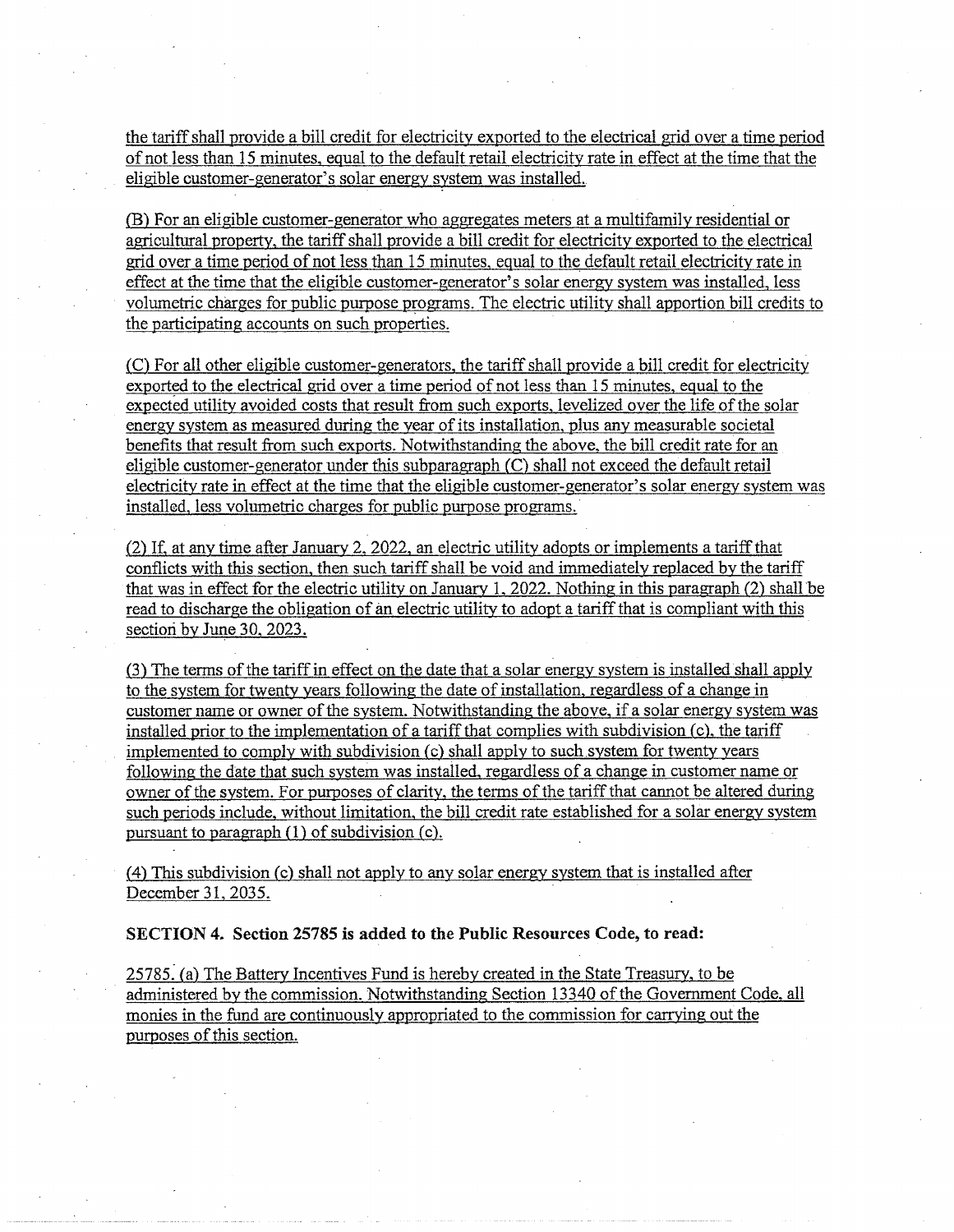(b) Starting in budget year 2023-2024, in any fiscal year for which there is a projected state budget surplus exceeding two billion dollars (\$2.000.000,000) at the time that the state budget is finalized, as calculated by the Legislative Analyst, there is hereby appropriated from the General Fund of the state to the commission a sum equal to ten percent of the projected state budget surplus during such fiscal year, not to exceed the sum of nine hundred million dollars (\$900,000,000). to carry out the purposes of the Battery Incentives Fund. Such appropriations to the Battery Incentives Fund shall continue in subsequent fiscal years for which there is a projected state budget surplus exceeding two billion dollars (\$2.000,000,000), as calculated by the Legislative Analyst at the time that the state budget is finalized, until a total of three billion dollars (\$3,000,000,000) has been appropriated to the Battery Incentives Fund. After such time, this subdivision (b) shall become inoperative. In each fiscal year, the Legislature may appropriate additional amounts to the commission as may be necessary to carry out the provisions of this section.

(c) As used in this section, "battery energy storage device" means a commercially available device that can absorb electrical energy. store it for a period of time, and thereafter discharge the electrical energy.

(d) The commission shall use the Battery Incentives Fund to provide rebates to residential and non-residential consumers who purchase or lease a battery energy storage device.

(1) No less than fifty-five percent of the total funds distributed as rebates to residential consumers shall be distributed to residential consumers with household income of less than eighty percent of the area median income as defined in subdivision (f) of Section 50052.5 of the Health and Safety Code and multifamily properties in low income communities as defined in paragraph (2) of subdivision (d) of Section 39713 of the Health and Safety Code.

(2) No- less than forty percent of the funds distributed as rebates to non-residential consumers shall be distributed to non-residential consumers in disadvantaged communities identified by the California Environmental Protection Agency pursuant to Section 39711 of the Health and Safety Code.

(3) The commission shall set rebate levels at amounts designed to achieve market transformation and promote the value and self-sustaining presence of battery energy storage devices after termination of the Battery Incentives Fund.

( 4) As a condition to receiving a rebate, the commission may require consumers to accept electricity service under time-varying rate schedules that are in common use and that are designed to encourage battery operation that results in reductions of greenhouse gas emissions.

(e) The commission shall, by June 30, 2023. establish guidelines governing the application, eligibility, award, and administration ofrebates distributed from the Battery Incentives Fund. Such guidelines shall allow consumers to file, and the commission to begin processing, rebate applications by July 1. 2023.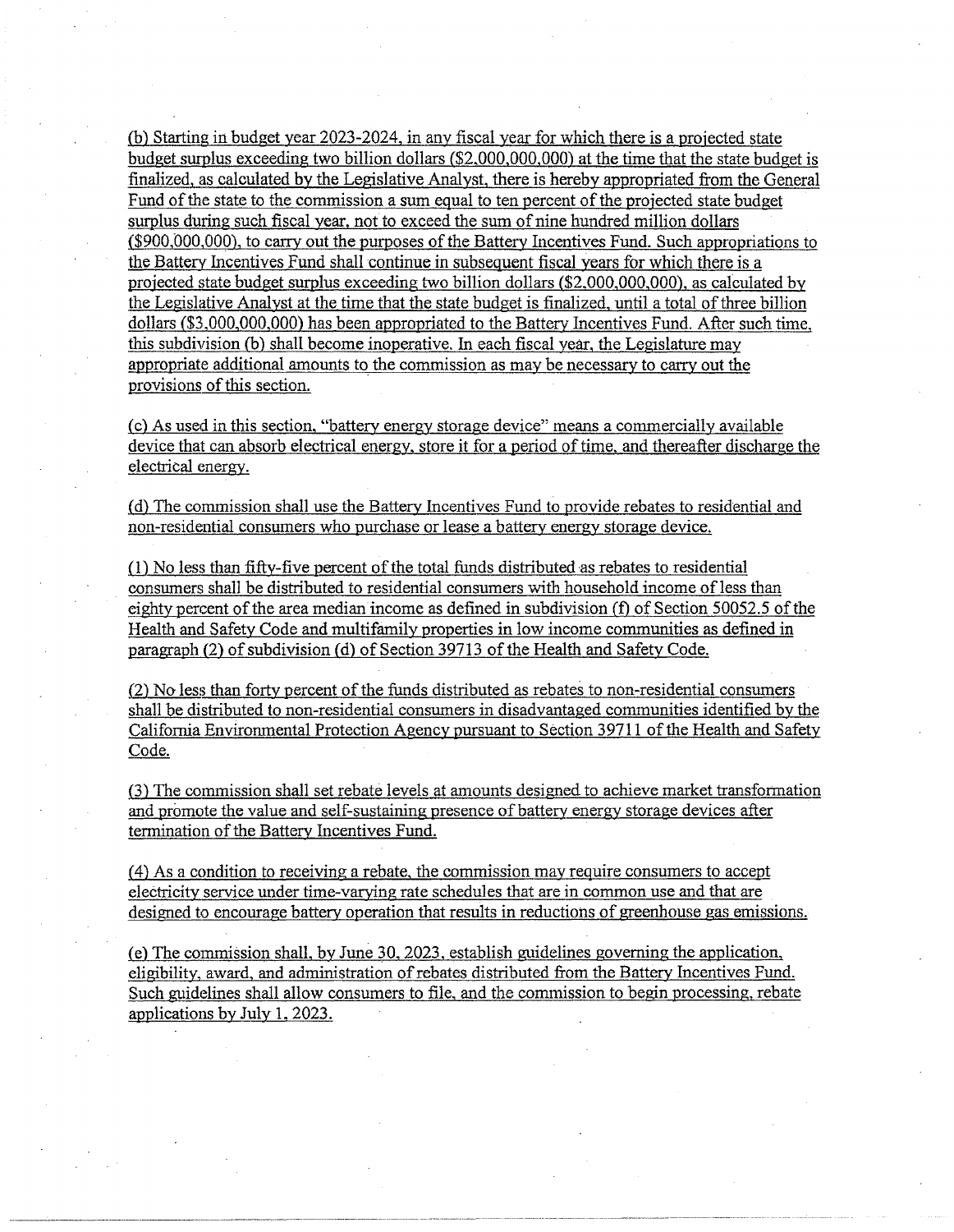# **SECTION 5. Section 913.14 is added to the Public Utilities Code, to read:**

# 913.14. (a) As used in this section. the following terms shall have the following meanings:

(1) "Battery energy storage device" means a commercially available device that can absorb electrical energy, store it for a period of time, and thereafter discharge the electrical energy.

(2) "Solar energy system" means a solar energy device that has the primary purpose of providing for the collection and distribution of solar energy for the generation and storage of electricity, and that produces at least one kilowatt, and produces not more than five megawatts. alternating current rated peak electricity.

fb) On or before June 1. 2023, and on or before June 1 of each year thereafter, the commission shall produce an annual report evaluating electrical corporations' performance of interconnection review to the Legislature containing data of electrical corporations, compiled by year of initial interconnection request and segregated by market segment and technology type. for solar energy systems, including battery energy storage devices, proposed for interconnection with the electrical grid. and containing other information that the commission may require.

(c) The reports required pursuant to subdivision (b) shall include all of the following information:

(1) The amount of time that the electrical corporations have taken to complete each step in the review of interconnection requests.

(2) The number of interconnection requests initially received and the number of interconnection requests deemed complete.

(3) The amount of fees charged for processing the interconnection requests and the basis for those fees.

*(* 4) A summary of challenges in reducing the amount of time for interconnection review and improvements to the interconnection review process that occurred in the previous year.

(d) The commission shall develop enforcement mechanisms. including financial penalties, to ensure annual improvement in the metrics evaluated in the annual interconnection performance reports.

**SECTION 6. Section 25790 is added to the Public Resources Code, to read:** 

# 25790. (a) As used in this section, the following terms shall have the following meanings:

(1) "Battery energy storage device" means a commercially available device that can absorb electrical energy, store it for a period of time, and thereafter discharge the electrical energy.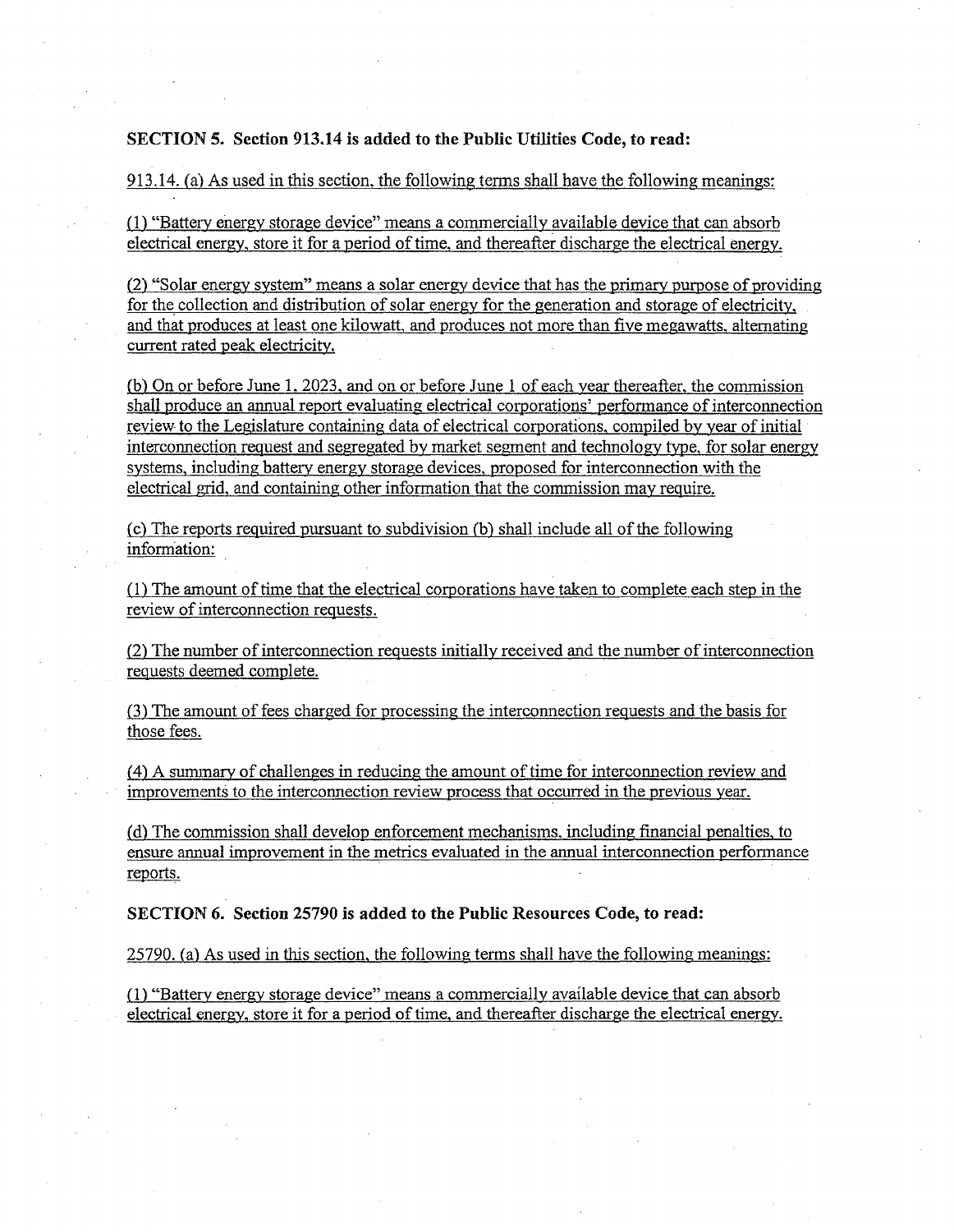(2) "Solar energy system" means a solar energy device that has the primary purpose of providing for the collection and distribution of solar energy for the generation and storage of electricity, and that produces at least one kilowatt, and produces not more than five megawatts, alternating current rated peak electricity.

(b) On or before June 1, 2023. and on or before June 1 of each year thereafter, the commission shall produce an annual report evaluating local publicly owned·electric utilities' performance of interconnection review to the Legislature containing data of local publicly owned electric utilities. compiled by year of initial interconnection request- and segregated by market segment and technology type, for solar energy systems, including battery energy storage devices, proposed for interconnection with the electrical grid, and containing other information that the commission may require.

 $(c)$  The reports required pursuant to subdivision  $(b)$  shall include all of the following information:

(1) The amount of time that the local publicly owned electrical utilities have taken to complete each step in the review of interconnection requests.

(2) The number of interconnection requests initially received and the number of interconnection requests deemed complete.

(3) The amount of fees charged for.processing the interconnection requests and the basis for those fees.

(4) A summary of challenges in reducing the amount of time for interconnection review and improvements to the interconnection review process that occurred in the previous year.

(d) A local publicly owned electrical utility serving more than 25,000 customer service connections shall establish a streamlined and standardized process for review of interconnection requests for customers seeking to install solar energy systems or battery energy storage devices on the customer side of the point of interconnection to minimize uncertainty and the amount of time and cost of the review while maintaining electric system safety and reliability. \_ Such process shall reflect, at a minimum, all of the following principles:

(1) Minimization of the interconnection fees and timelines for processing and reviewing interconnection applications.

(2) Provision of certainty and transparency in interconnection review timelines. fees, distribution upgrade costs. project status, engineering analysis, and billing. \_

C3) Maintenance of a clear, efficient, and accessible process for resolving disputes.

*(* 4) Recognition that equipment or systems certified to national standards will perform as certified when installed to applicable codes.